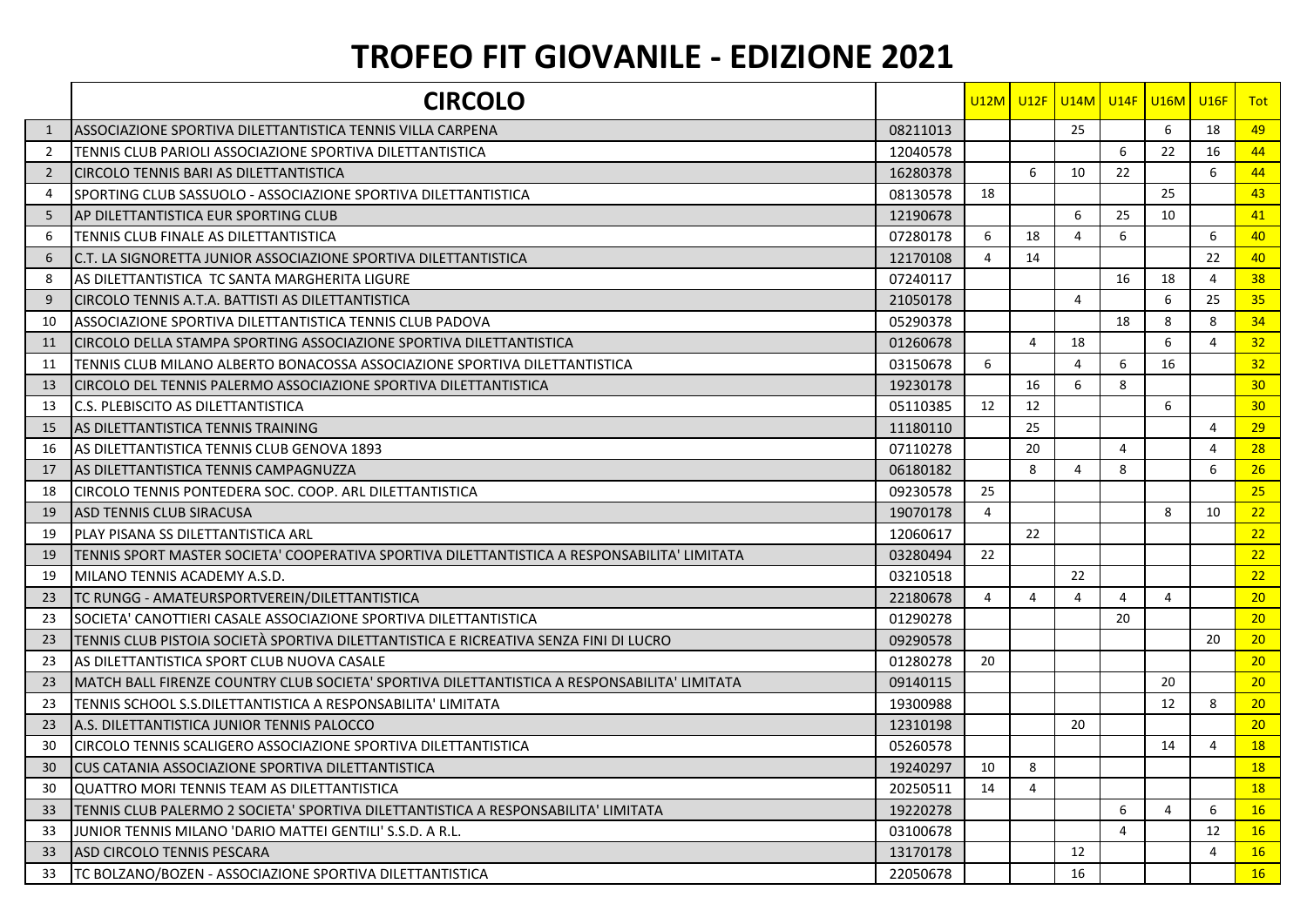|    | <b>CIRCOLO</b>                                                        |          |    |                |                |                | <u>U12M U12F U14M U14F U16M U16F</u> |    | <b>Tot</b>      |
|----|-----------------------------------------------------------------------|----------|----|----------------|----------------|----------------|--------------------------------------|----|-----------------|
| 33 | A.S.D. TENNIS ACADEMY COLLE DIANA                                     | 12150216 | 16 |                |                |                |                                      |    | 16              |
| 38 | IAS DILETTANTISTICA TENNIS CLUB CAGLIARI                              | 20050178 |    |                | $\overline{4}$ | 4              |                                      | 6  | 14              |
| 39 | ISOC. COOP. SPORTIVA DILETTANTISTICA COOPESAROTENNIS                  | 10220178 |    |                |                | 14             |                                      |    | 14              |
| 39 | ASSOCIAZIONE SPORTIVA DILETTANTISTICA CLUB TENNIS CERIANO             | 03060286 |    |                |                |                |                                      | 14 | 14              |
| 39 | CIRCOLO TENNIS GIOTTO ASSOCIAZIONE SPORTIVA DILETTANTISTICA           | 09130981 |    |                | 14             |                |                                      |    | 14              |
| 39 | CIRCOLO TENNIS ARGENTARIO AS DILETTANTISTICA                          | 21180285 | 6  | $\overline{4}$ |                | $\overline{4}$ |                                      |    | 14              |
| 39 | IAS DILETTANTISTICA CIRCOLO TENNIS ROCCO POLIMENI                     | 18060278 | 6  | 4              | $\overline{4}$ |                |                                      |    | 14              |
| 39 | TENNIS S. GIOVANNI LUPATOTO AS DILETTANTISTICA                        | 05210478 | 8  |                | 6              |                |                                      |    | 14              |
| 39 | ASSOCIAZIONE DILETTANTISTICA CIRCOLETTO DEI LAGHI                     | 19050202 | 8  | 6              |                |                |                                      |    | 14              |
| 46 | IPARK TENNIS CLUB  SOCIETA' COOPERATIVA SPORTIVA DILETTANTISTICA      | 07160278 | 4  |                |                |                | 4                                    | 4  | 12              |
| 46 | IAS DILETTANTISTICA NEW TENNIS TORRE DEL GRECO                        | 15050209 | 6  |                | 6              |                |                                      |    | 12              |
| 46 | A.S.D. 'CIRCOLO TENNIS LUCCA'                                         | 09060178 |    |                | $\overline{4}$ | 4              | 4                                    |    | 12              |
| 46 | IAS DILETTANTISTICA CIRCOLO TENNIS MARIO STASI                        | 16110278 | 6  |                |                |                | 6                                    |    | 12              |
| 46 | A.S.DILETTANTISTICA TENNIS CLUB POTENZA                               | 17300107 |    |                |                | 4              | $\overline{4}$                       | 4  | 12              |
| 46 | A.S.D. TENNIS CLUB CASTIGLIONESE                                      | 09021209 |    |                |                | 12             |                                      |    | 12              |
| 52 | CIRCOLO TENNIS MAGLIE AS DILETTANTISTICA                              | 16080278 |    |                |                | 6              |                                      | 4  | 10              |
| 52 | TENNIS CLUB SPORTING CLUB MONTECATINI ASD                             | 09180678 |    |                | $\overline{4}$ | 6              |                                      |    | 10              |
| 52 | AS DILETTANTISTICA TENNIS CLUB BATTIPAGLIA - EBOLI                    | 15011002 |    |                |                | 4              |                                      | 6  | 10              |
| 52 | IAS DILETTANTISTICA CIRCOLO TENNIS GIULIANOVA                         | 13070178 | 4  | 6              |                |                |                                      |    | 10              |
| 52 | AS DILETTANTISTICA MILANO 26                                          | 20091117 | 4  |                |                | 6              |                                      |    | 10              |
| 52 | T. TEAM VIANELLO SOC. COOP. DILETTANTISTICA A R.L.                    | 12020184 |    |                |                | 10             |                                      |    | 10              |
| 52 | PARK TENNIS AS DILETTANTISTICA                                        | 05170117 |    |                |                | 6              |                                      | 4  | 10              |
| 52 | <b>AS DILETTANTISTICA MONTEMARCIANO TENNIS</b>                        | 10140113 |    | 10             |                |                |                                      |    | 10              |
| 52 | CIRCOLO MAGISTRATI CORTE DEI CONTI AP DILETTANTISTICA                 | 12240578 |    | 6              | $\overline{4}$ |                |                                      |    | 10              |
| 61 | CIRCOLO DEL TENNIS E DELLA VELA ASSOCIAZIONE SPORTIVA DILETTANTISTICA | 19050278 |    |                | 8              |                |                                      |    | 8               |
| 61 | SOCIETA' TENNIS BASSANO AS DILETTANTISTICA                            | 05120178 |    |                | 8              |                |                                      |    | 8               |
| 61 | ICIRCOLO DILETTANTISTICO TENNIS ROVERETO                              | 21090178 |    |                | $\overline{4}$ |                | 4                                    |    | 8               |
| 61 | AS DILETTANTISTICA ACCADEMIA DEL TENNIS                               | 18030809 |    |                |                | 4              |                                      | 4  | 8               |
| 61 | AS DILETTANTISTICA TENNIS CAMPOBASSO                                  | 14010178 |    |                |                | $\overline{4}$ | 4                                    |    | 8               |
| 61 | <b>ASD TENNIS SAN LEUCIO</b>                                          | 15040118 |    | 4              |                | 4              |                                      |    | 8               |
| 61 | ASSOCIAZIONE SPORTIVA DILETTANTISTICA JUNIOR TENNIS TRAINING          | 03280711 |    |                |                | $\overline{4}$ | $\overline{4}$                       |    | 8               |
| 68 | CIRCOLO TENNIS BOLOGNA - ASSOCIAZIONE SPORTIVA DILETTANTISTICA        | 08150478 |    |                |                |                |                                      | 6  | 6               |
| 68 | TENNIS CLUB SINALUNGA - ASSOCIAZIONE SPORTIVA DILETTANTISTICA         | 09190478 |    | 6              |                |                |                                      |    | 6               |
| 68 | ICOUNTRY CLUB CUNEO AS DILETTANTISTICA                                | 01190378 |    |                | 6              |                |                                      |    | $6\overline{6}$ |
| 68 | TENNIS CLUB BISENZIO A.S. DILETTANTISTICA                             | 09150578 | 6  |                |                |                |                                      |    | 6               |
| 68 | A.S. DILETTANTISTICA CIRCOLO TENNIS REGGIO                            | 08080678 |    | 6              |                |                |                                      |    | 6               |
| 68 | CIRCOLO TENNIS ALBINEA ASSOCIAZIONE SPORTIVA DILETTANTISTICA          | 08160178 |    |                |                |                | 6                                    |    | $6^{\circ}$     |
| 68 | TENNIS CLUB TRIESTINO - AS DILETTANTISTICA                            | 06310178 | 6  |                |                |                |                                      |    | 6 <sup>1</sup>  |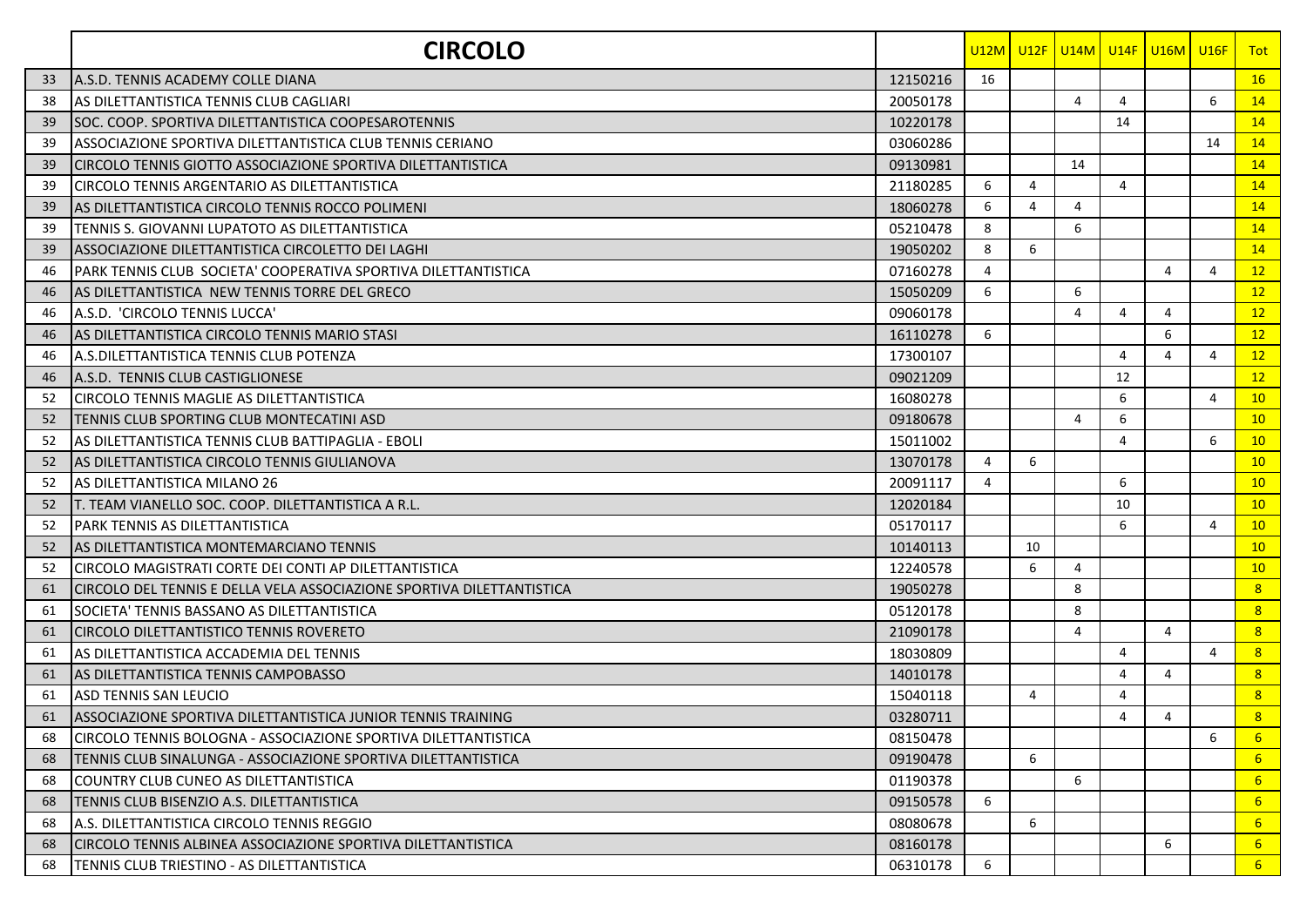|    | <b>CIRCOLO</b>                                                                        |          |                |                | <u>U12M LU12F LU14M LU14F LU16M LU16F</u> |   |   |   | Tot              |
|----|---------------------------------------------------------------------------------------|----------|----------------|----------------|-------------------------------------------|---|---|---|------------------|
| 68 | IAS DILETTANTISTICA CIRCOLO TENNIS LANCIANO                                           | 13080178 |                |                |                                           |   | 6 |   | 6 <sup>°</sup>   |
| 68 | ASSOCIAZIONE SPORTIVA DILETTANTISTICA CIRCOLO TENNIS ZAVAGLIA                         | 08150678 |                |                | 6                                         |   |   |   | $6^{\circ}$      |
| 68 | CIRCOLO TENNIS BARLETTA 'HUGO SIMMEN' AS DILETTANTISTICA                              | 16140378 |                |                | 6                                         |   |   |   | $6^{\circ}$      |
| 68 | CLUB ATLETICO FAENZA SEZ.TENNIS GAUDENZI AS DILETTANTISTICA                           | 08140278 |                |                |                                           | 6 |   |   | $6 \overline{6}$ |
| 68 | QUANTA CLUB S.R.L. SOCIETA' SPORTIVA DILETTANTISTICA                                  | 03060300 |                | 6              |                                           |   |   |   | 6 <sup>°</sup>   |
| 68 | ASSOCIAZIONE TENNIS CESANO MADERNO ASSOCIAZIONE SPORTIVA DILETTANTISTICA E RICREATIVA | 03180192 |                |                |                                           |   |   | 6 | 6 <sup>1</sup>   |
| 68 | TENNIS CLUB SALUZZO ASSOCIAZIONE SPORTIVA DILETTANTISTICA                             | 01250382 |                |                |                                           |   | 6 |   | 6 <sup>°</sup>   |
| 68 | AS DILETTANTISTICA TENNIS CLUB MESTRE                                                 | 05040378 |                | 6              |                                           |   |   |   | 6 <sup>1</sup>   |
| 68 | SOCIETA' CANOTTIERI NINO BIXIO 1883 ASSOCIAZIONE SPORTIVA DILETTANTISTICA             | 08300678 |                |                |                                           |   |   | 6 | $6^{\circ}$      |
| 68 | ASSOCIAZIONE SPORTIVA DILETTANTISTICA TENNIS MEETING CLUB                             | 05250682 |                |                |                                           | 6 |   |   | 6                |
| 68 | ICIRCOLO TENNIS TARANTO AS DILETTANTISTICA                                            | 16090178 |                |                |                                           |   | 6 |   | 6 <sup>1</sup>   |
| 68 | TIRUMAPIFORT ASSOCIAZIONE SPORTIVA DILETTANTISTICA                                    | 01230409 |                |                | 6                                         |   |   |   | 6 <sup>1</sup>   |
| 68 | CIRCOLO TENNIS LATISANA - AS DILETTANTISTICA                                          | 06150178 |                |                |                                           |   |   | 6 | 6 <sup>1</sup>   |
| 68 | AS DILETTANTISTICA TENNIS CLUB NOVAPALMA                                              | 06220178 |                | 6              |                                           |   |   |   | 6 <sup>1</sup>   |
| 68 | TENNIS SANREMO S.R.L. SOCIETÀ SPORTIVA DILETTANTISTICA                                | 07171115 |                | 6              |                                           |   |   |   | 6 <sup>1</sup>   |
| 68 | JANUS TENNIS CLUB 'ARISTIDE MERLONI' AS DILETTANTISTICA                               | 10120380 |                |                | 6                                         |   |   |   | $6 \overline{6}$ |
| 68 | ICIRCOLO TENNIS OLYMPIA DILETTANTISTICA                                               | 11090689 | 6              |                |                                           |   |   |   | 6 <sup>1</sup>   |
| 68 | ASSOCIAZIONE SPORTIVA DILETTANTISTICA ATLAS                                           | 12010409 |                |                |                                           |   | 6 |   | 6 <sup>1</sup>   |
| 68 | A.S. DILETTANTISTICA JUNIOR TENNIS TECARIBA                                           | 12220103 | 6              |                |                                           |   |   |   | 6 <sup>1</sup>   |
| 68 | <b>EUROSPORTING TREVISO SSD ARL</b>                                                   | 05230310 |                |                | 6                                         |   |   |   | $6 \overline{6}$ |
| 95 | TENNIS CLUB ITALIA SOCIETA SPORTIVA DILETTANTISTICA A R.L                             | 09190178 | 4              |                |                                           |   |   |   | $\overline{4}$   |
| 95 | ASSOCIAZIONE SPORTIVA DILETTANTISTICA E RICREATIVA TENNIS CLUB CREMA                  | 03300278 |                | 4              |                                           |   |   |   | $\overline{4}$   |
| 95 | JUNIOR TENNIS PERUGIA SS DILETTANTISTICA ARL                                          | 11210917 |                |                | $\overline{4}$                            |   |   |   | $\overline{4}$   |
| 95 | ASSOCIAZIONE SPORTIVA DILETTANTISTICA TENNIS CLUB MATCH-BALL SIRACUSA                 | 19051179 |                |                | $\overline{4}$                            |   |   |   | $\overline{4}$   |
| 95 | CIRCOLO DEL CASTELLAZZO ASSOCIAZIONE SPORTIVA DILETTANTISTICA                         | 08010115 |                | 4              |                                           |   |   |   | $\overline{4}$   |
| 95 | CIRCOLO TENNIS AREZZO ASSOCIAZIONE SPORTIVA DILETTANTISTICA                           | 09160378 |                | 4              |                                           |   |   |   | $\overline{4}$   |
| 95 | IAS DILETTANTISTICA TENNIS CLUB 2002                                                  | 15100105 |                |                |                                           |   |   | 4 | $\overline{4}$   |
| 95 | AS DILETTANTISTICA TORRES TENNIS 'ANTONIO BOZZO'                                      | 20060378 |                |                |                                           |   | 4 |   | $\overline{4}$   |
| 95 | CIRCOLO TENNIS BRINDISI AS DILETTANTISTICA                                            | 16080378 | 4              |                |                                           |   |   |   | $\overline{4}$   |
| 95 | CIRCOLO DEL TENNIS FIRENZE ASSOCIAZIONE SPORTIVA DILETTANTISTICA                      | 09010278 |                |                |                                           |   |   | 4 | $\overline{4}$   |
| 95 | <b>IMILAGO TENNIS CENTER AS DILETTANTISTICA</b>                                       | 03090295 |                | 4              |                                           |   |   |   | $\overline{4}$   |
| 95 | AS DILETTANTISTICA TENNIS CLUB ALGHERO                                                | 20010178 |                |                |                                           |   | 4 |   | $\overline{4}$   |
| 95 | AS DILETTANTISTICA CIRCOLO TENNIS DINO DE GUIDO                                       | 16010278 |                | 4              |                                           |   |   |   | $\sqrt{4}$       |
| 95 | ASSOCIAZIONE SPORTIVA DILETTANTISTICA TENNIS LEVICO TERME                             | 21240178 | 4              |                |                                           |   |   |   | $\overline{4}$   |
| 95 | AS DILETTANTISTICA TENNIS CLUB PETRARCA                                               | 15290278 |                |                |                                           |   | 4 |   | $\overline{4}$   |
| 95 | AS DILETTANTISTICA NARNI SPORT CENTER                                                 | 11240204 |                |                |                                           | 4 |   |   | $\overline{4}$   |
| 95 | <b>ITENNIS CLUB CIRCOLO CITTADINO JESI SSD ARL</b>                                    | 10300713 | $\overline{4}$ |                |                                           |   |   |   | $\overline{4}$   |
| 95 | ACCADEMIA TENNIS NAPOLI SS DILETTANTISTICA ARL                                        | 15170212 |                | $\overline{4}$ |                                           |   |   |   | $\overline{4}$   |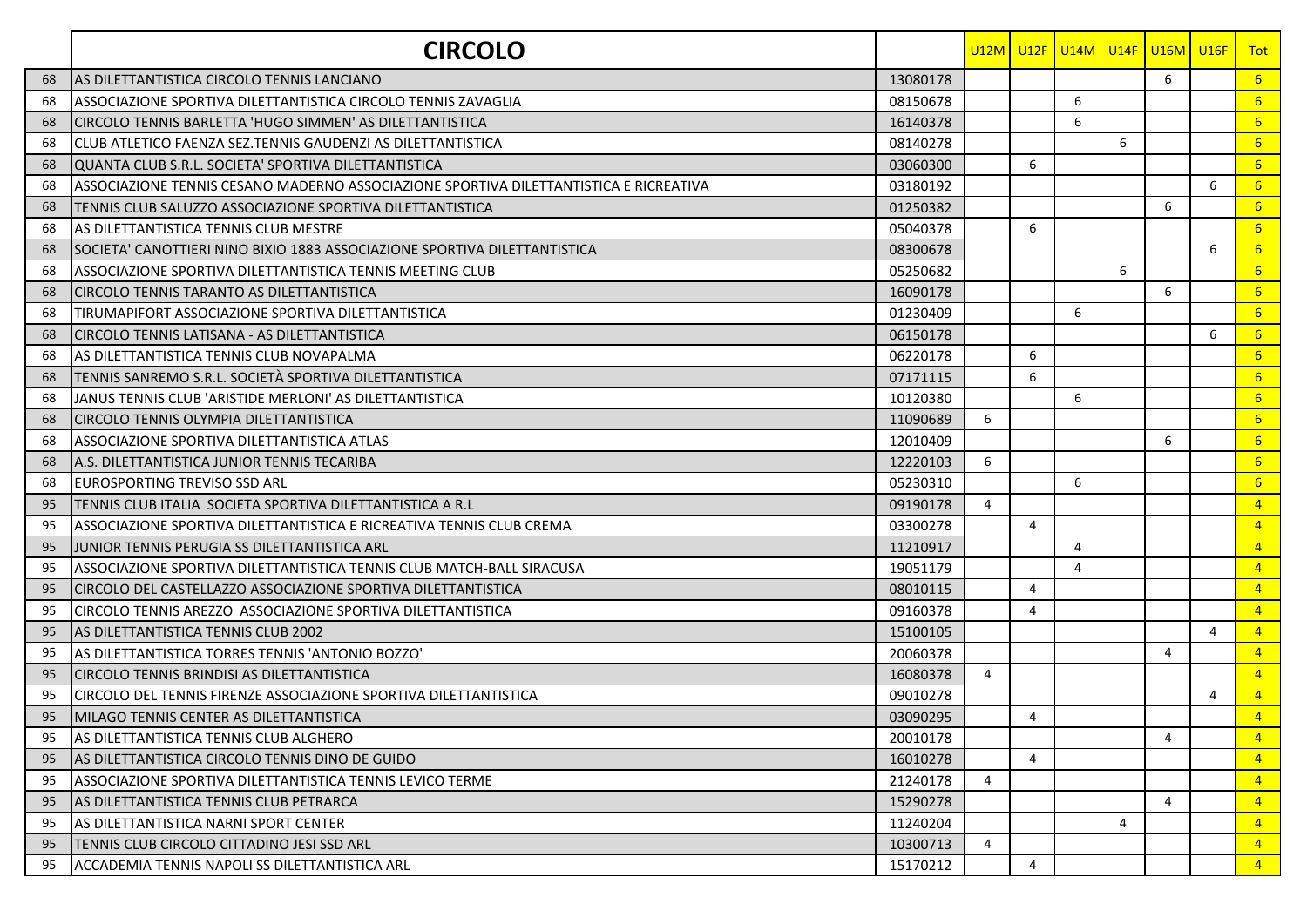|    | <b>CIRCOLO</b>                                                        |          |                |                | U12M U12F U14M U14F U16M U16F |   |   |   | <b>Tot</b>      |
|----|-----------------------------------------------------------------------|----------|----------------|----------------|-------------------------------|---|---|---|-----------------|
| 95 | IVREA TENNIS ACADEMY S.S.D. A.R.L                                     | 01080711 |                |                |                               | 4 |   |   | $\overline{4}$  |
| 95 | lss dilettantistica  amatersko sportno zdruzenje gaja                 | 06090278 |                |                |                               |   | 4 |   | $\overline{4}$  |
| 95 | AS DILETTANTISTICA CIRCOLO TENNIS ARCO                                | 21070278 |                |                |                               | 4 |   |   | $\overline{4}$  |
| 95 | INDOOR CLUB SOCIETÀ SPORTIVA DILETTANTISTICA A R.L.                   | 01250713 |                |                |                               |   | 4 |   | $\overline{4}$  |
| 95 | CANOTTIERI L. BISSOLATI ASSOCIAZIONE SPORTIVA DILETTANTISTICA         | 03030478 |                |                | 4                             |   |   |   | $\overline{4}$  |
| 95 | AS DILETTANTISTICA AMATEUR TENNISCLUB PASSEIER                        | 22270678 |                |                |                               |   |   | 4 | $\overline{4}$  |
| 95 | TC MERAN/O ASSOCIAZIONE SPORTIVA DILETTANTISTICA                      | 22280278 |                |                |                               |   |   | 4 | $\overline{4}$  |
| 95 | CIRCOLO TENNIS LE PLEIADI ASSOCIAZIONE SPORTIVA DILETTANTISTICA       | 01310104 |                |                |                               |   |   | 4 | $\overline{4}$  |
| 95 | COOPERATIVA TENNIS LIVORNO SOC COOP SPORT. DILETTANTISTICA S.R.L.     | 09180581 |                |                |                               |   |   | 4 | $\overline{4}$  |
| 95 | CIRCOLO TENNIS SOVIZZO AS DILETTANTISTICA                             | 05140114 |                | $\overline{4}$ |                               |   |   |   | $\overline{4}$  |
| 95 | IAS DILETTANTISTICA CIRCOLO TENNIS CAMERATA PICENA                    | 10100582 |                |                |                               |   |   | 4 | $\overline{4}$  |
| 95 | C.U.S. FERRARA ASSOCIAZIONE SPORTIVA DILETTANTISTICA                  | 08180288 | 4              |                |                               |   |   |   | $\overline{4}$  |
| 95 | TENNIS CLUB GALLARATE ASSOCIAZIONE SPORTIVA DILETTANTISTICA           | 03220378 |                |                |                               |   | 4 |   | $\overline{4}$  |
| 95 | <b>ASV TC GHERDEINA</b>                                               | 22040291 | 4              |                |                               |   |   |   | $\overline{4}$  |
| 95 | TENNIS CLUB DILETTANTISTICO BOJANO DUE                                | 14250988 |                |                | 4                             |   |   |   | $\overline{4}$  |
| 95 | AS DILETTANTISTICA OLIMPIA TENNIS IRPINIA                             | 15010118 | 4              |                |                               |   |   |   | $\overline{4}$  |
| 95 | TENNIS ERCOLE SS DILETTANTISTICA A.R.L.                               | 15250915 |                |                |                               |   | 4 |   | $\overline{4}$  |
| 95 | TENNIS CLUB RICCIONE DILETTANTISTICA                                  | 08050678 |                |                | 4                             |   |   |   | $\overline{4}$  |
| 95 | TENNIS CLUB AOSTA AS DILETTANTISTICA                                  | 02100610 |                |                |                               | 4 |   |   | $\overline{4}$  |
| 95 | <b>VIRTUS TENNIS AS DILETTANTISTICA</b>                               | 08020478 |                |                |                               | 4 |   |   | $\vert 4 \vert$ |
| 95 | CIRCOLO TENNIS 97 AS DILETTANTISTICA VILLAPUTZU                       | 20280299 |                |                | 4                             |   |   |   | $\overline{4}$  |
| 95 | A.S.DILETTANTISTICA LUCANIA TENNIS ACADEMY                            | 17260614 |                |                | 4                             |   |   |   | $\overline{4}$  |
| 95 | A.S.DILETTANTISTICA ACTION TENNIS ARONA                               | 01090415 |                | $\overline{4}$ |                               |   |   |   | $\overline{4}$  |
| 95 | CIRCOLO TENNIS CASSINE ASS.SPORT.DILETTANTISTICA                      | 01240306 | 4              |                |                               |   |   |   | $\overline{4}$  |
| 95 | ASSOCIAZIONE SPORTIVA DILETTANTISTICA TENNIS CLUB SOMMARIVA BOSCO     | 01260578 | 4              |                |                               |   |   |   | $\overline{4}$  |
| 95 | ASSOCIAZIONE SPORTIVA DILETTANTISTICA LA FENICE                       | 03100107 |                |                |                               |   | 4 |   | $\overline{4}$  |
| 95 | SPORTING MI3 SOCIETÀ SPORTIVA DILETTANTISTICA A.R.L.                  | 03300915 | 4              |                |                               |   |   |   | $\overline{4}$  |
| 95 | TENNIS CLUB MOGLIANO ASSOCIAZIONE SPORTIVA DILETTANTISTICA            | 05150611 | $\overline{4}$ |                |                               |   |   |   | $\overline{4}$  |
| 95 | RIVER SPORTING CLUB AS DILETTANTISTICA                                | 06010114 |                |                |                               |   | 4 |   | $\overline{4}$  |
| 95 | ASSOCIAZIONE SPORTIVA DILETTANTISTICA CIRCOLO TENNIS RIMINI           | 08030678 | 4              |                |                               |   |   |   | $\overline{4}$  |
| 95 | <b>I</b> CESENA SPORT IPPODROMO ASSOCIAZIONE SPORTIVA DILETTANTISTICA | 08071014 |                | 4              |                               |   |   |   | $\overline{4}$  |
| 95 | C. A. SAMMARINESE TENNIS CAST                                         | 08301087 |                |                |                               | 4 |   |   | $\overline{4}$  |
| 95 | LIBERTAS SPORT SOC. COOP A.R.L. -SS DILETTANTISTICA                   | 09150191 |                |                |                               |   | 4 |   | $\sqrt{4}$      |
| 95 | <b>AS DILETTANTISTICA TENNIS TEAM SENIGALLIA</b>                      | 10110396 |                |                |                               |   | 4 |   | $\overline{4}$  |
| 95 | <b>G SPORT VILLAGE SS DILETTANTISTICA ARL</b>                         | 12011014 |                |                |                               |   |   | 4 | $\overline{4}$  |
| 95 | AS DILETTANTISTICA TENNIS CLUB ROSETO 'NINO BACCHETTA'                | 13280187 |                |                |                               | 4 |   |   | $\overline{4}$  |
| 95 | ASD ACCADEMIA TENNIS SALERNO - LE MALCHE                              | 15020118 |                |                | 4                             |   |   |   | $\overline{4}$  |
| 95 | AS DILETTANTISTICA SPORTING CLUB TRANI                                | 16040178 |                | $\overline{4}$ |                               |   |   |   | $\sqrt{4}$      |